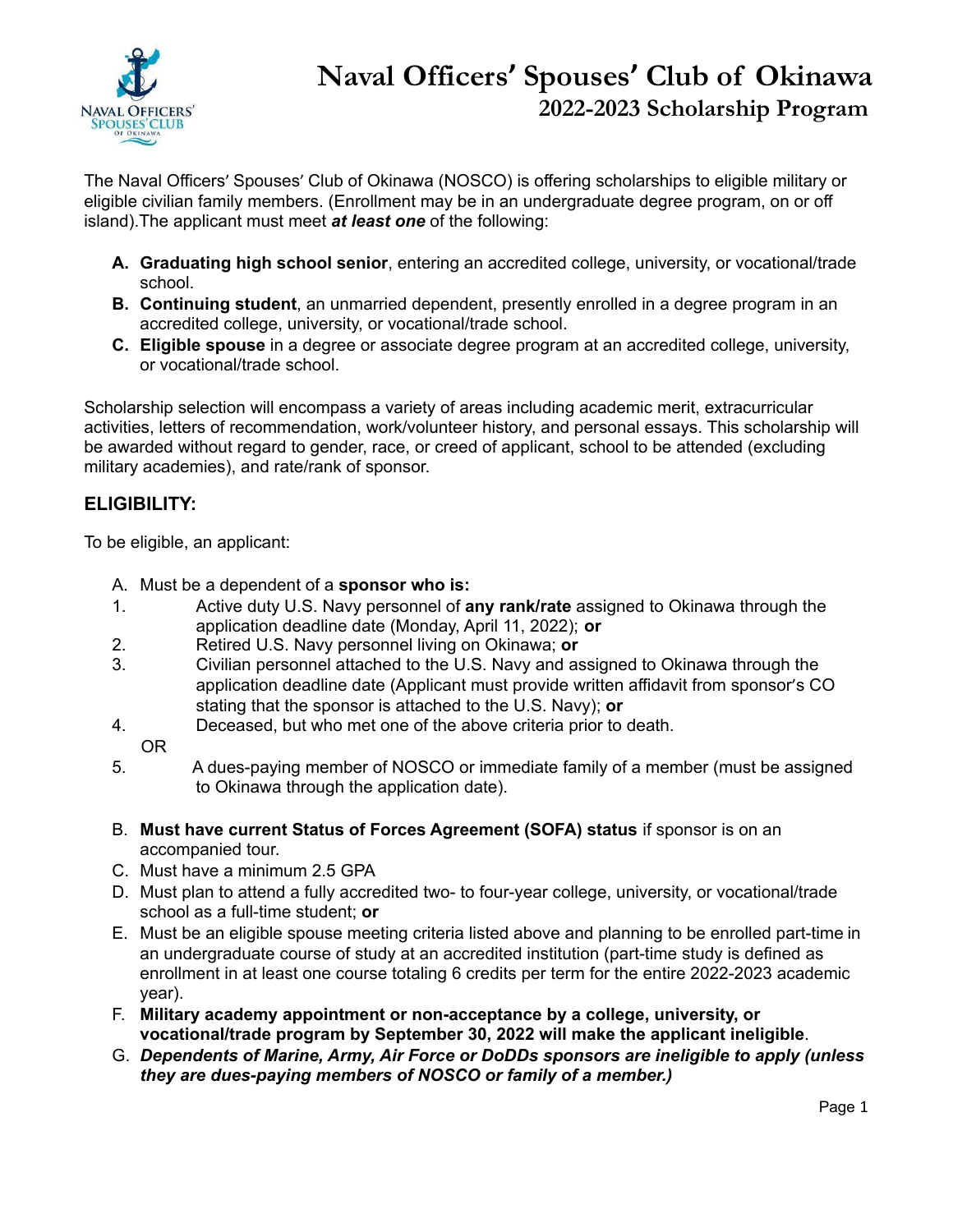

### **REQUIREMENTS FOR APPLICATION:**

- A. Completed NOSCO scholarship application form (application will not be considered if not completely filled out and submitted in a sealed envelope or emailed to Scholarship Chair).
- B. **Official, sealed, current** school transcript. **May be sent via secure email** from school directly to the Scholarship Chair. All continuing students must include a current transcript, reflecting the most recent term completed.
- C. Two current letters of recommendation from teachers, counselors, coaches, principals, mentors, and/or employers. The letters should be **individually signed and sealed** by the reference and included with the application package **or sent via email directly** to the Scholarship Chair. Recommendations should include pertinent information on character, citizenship, and leadership. **(Form letters will not be accepted).**
- D. Two 300 to 500-word essays from the applicant answering:

**Question A:** How has being a military dependent living in Okinawa enriched your life? If you have not spent time in Okinawa, how has being a military dependent enriched your life?

**Question B:** Discuss something you are passionate about. How does that passion shape your identity and your future goals?

- E. Signed Privacy Statement (signed by applicant *and* sponsor)
- F. Signed Publicity Statement (signed by applicant; and if under 18-years old, also must be signed by sponsor)
- G. Completed application materials should be hand-delivered or emailed **no later than April 11, 2022**. Applications can be delivered to the **Fleet Gift Shop on Camp Shields, building 6300 ([www.fleetgiftshop.com\)](http://www.fleetgiftshop.com), or emailed to: [noscoscholarship@gmail.com](mailto:noscoscholarship@gmail.com).**

**Application Deadline: emailed to [noscoscholarship@gmail.com](mailto:noscoscholarship@gmail.com), or hand-delivered to Fleet Gift Shop no later than April 11, 2022.**

*\*\*Incomplete applications will not be considered. Ensuring delivery of materials (including letters of recommendation and transcripts) is the responsibility of the applicant.\*\**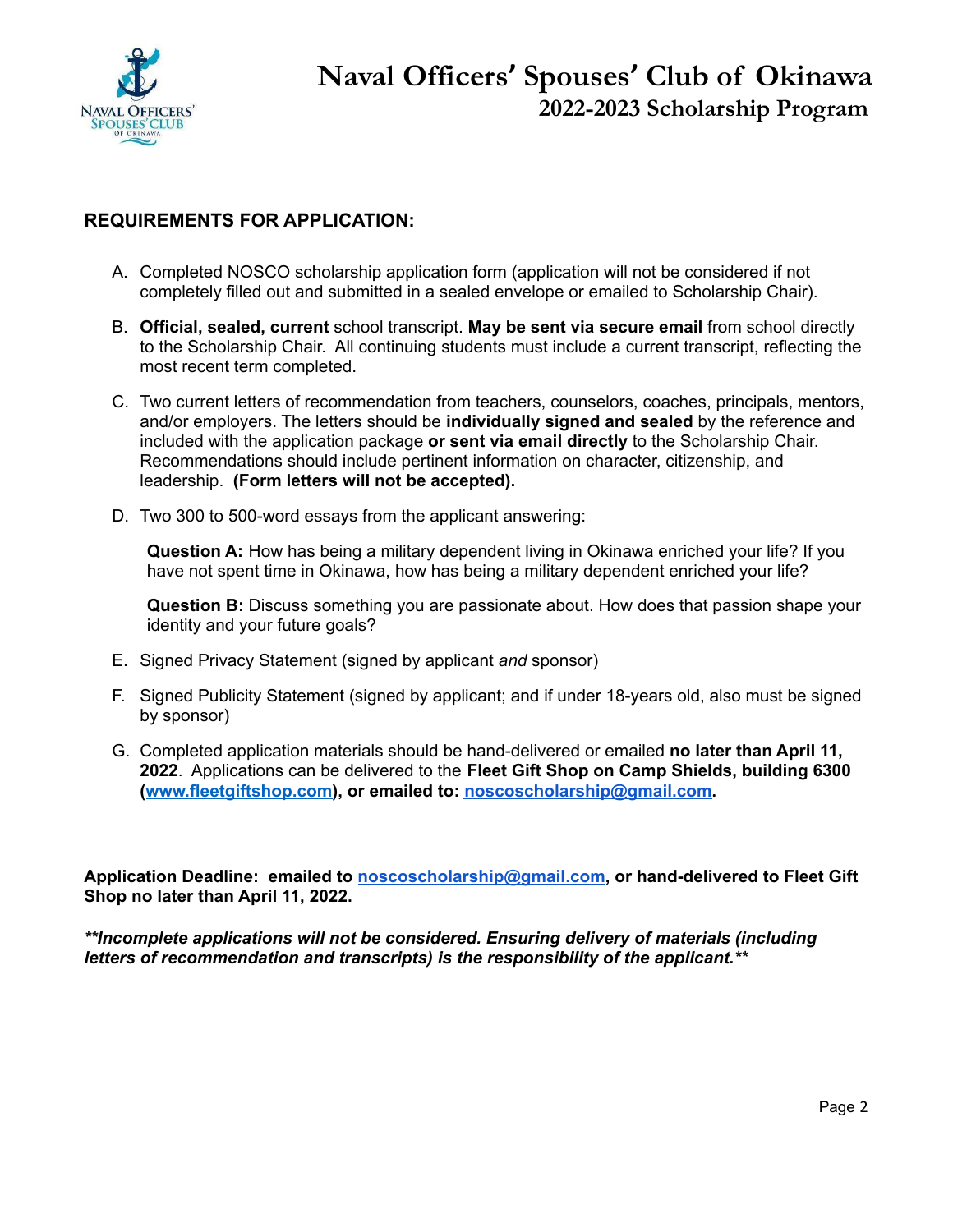

| ** There are six (6) items required for application consideration** |   |                                                                                                            |  |  |
|---------------------------------------------------------------------|---|------------------------------------------------------------------------------------------------------------|--|--|
|                                                                     |   | Completed NOSCO Scholarship Application Form                                                               |  |  |
|                                                                     |   | 2   School Transcript - Official, sealed, and current (or by secure email)                                 |  |  |
|                                                                     |   | 3   Two (2) Letters of Recommendation - Signed, sealed, and current (or direct email to Scholarship Chair) |  |  |
|                                                                     |   | 4   Two (2) Personal Essays (Question A and Question B)                                                    |  |  |
|                                                                     |   | 5 Signed Privacy Statement                                                                                 |  |  |
|                                                                     | 6 | <b>Signed Publicity Statement</b>                                                                          |  |  |

\*\*Completeness and professional presentation of application will also be considered. Attention to detail, grammar, and spelling is important. **Applicants not satisfying all of the criteria will not be considered.**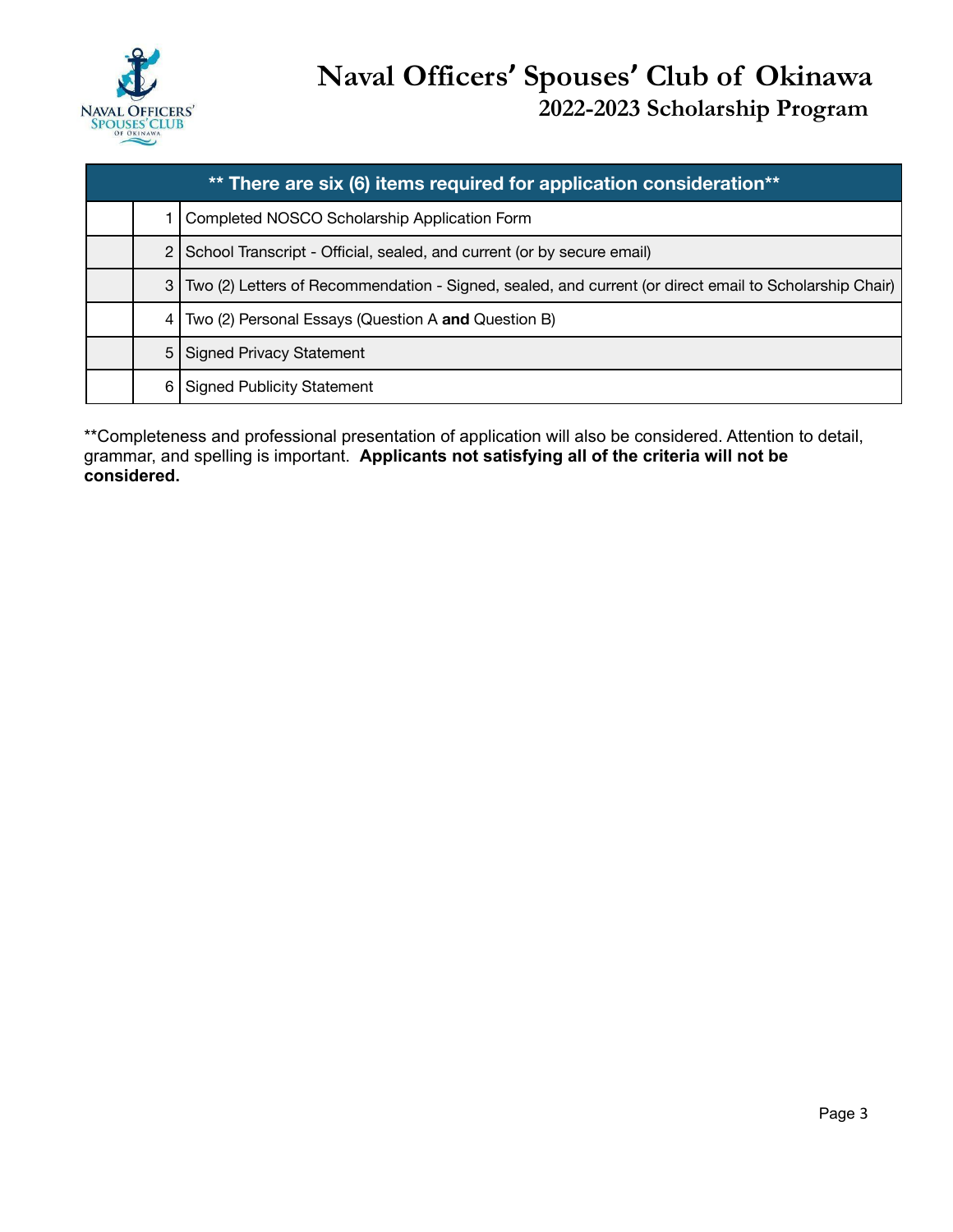

## **GENERAL INFORMATION:**

- A. **Scholarship monies may be used to pay for tuition and fees (including room and board fees)**. Successful applicants will be awarded scholarship funds not to exceed the cost of one-year's tuition and fees at the school of their choice.
- B. **Scholarship award recipients will be announced in early May 2022. At that time, award recipients will be sent the "NOSCO Scholarship Disbursing Information Form" and must complete and return it to NOSCO no later than May 23, 2022.**
- C. Scholarship monies are **available to the recipient no later than June 30, 2022 for one academic year beginning the fall term 2022 through the summer term 2023.** Any unused funds will revert back to NOSCO.
- D. Only one scholarship will be awarded to an applicant per year. Previous winners of NOSCO scholarships are eligible to apply for future awards as long as the applicant meets eligibility requirements at the time of the application.
- E. Payment of Scholarship monies will be made as follows:

The college, university, or vocational/trade school will be paid directly for the tuition and fee portions of the bill. **It is the recipient's responsibility to provide NOSCO with the completed disbursement form (which shall include the appropriate mailing address for payment) no later than May 23, 2022.**

All monies will be sent to the attention of the Financial Aid Officer at the recipient's school, identifying the tuition and fee only scholarship award.

- F. If the recipient declines the award, the scholarship will be returned to the NOSCO Scholarship Fund.
- G. An award recipient, who **does not attend, does not enroll as a full-time student (with the exception of part-time student spouses), or who decides to withdraw from the Fall 2022, Spring 2023, or Summer 2023 terms** at the approved college, university, or vocational/trade school listed in their application**, will forfeit all rights to the awards and must immediately notify NOSCO.**
- H. If it is determined that inaccuracy appears or information has been withheld from the Scholarship Committee, the scholarship will be returned to the NOSCO Scholarship Fund.

#### **Names of the applicants and any revealing data will be withheld from the NOSCO Scholarship Committee prior to selection.**

**Please direct all questions to the NOSCO Scholarship Chair: [noscoscholarship@gmail.com](mailto:noscoscholarship@gmail.com)**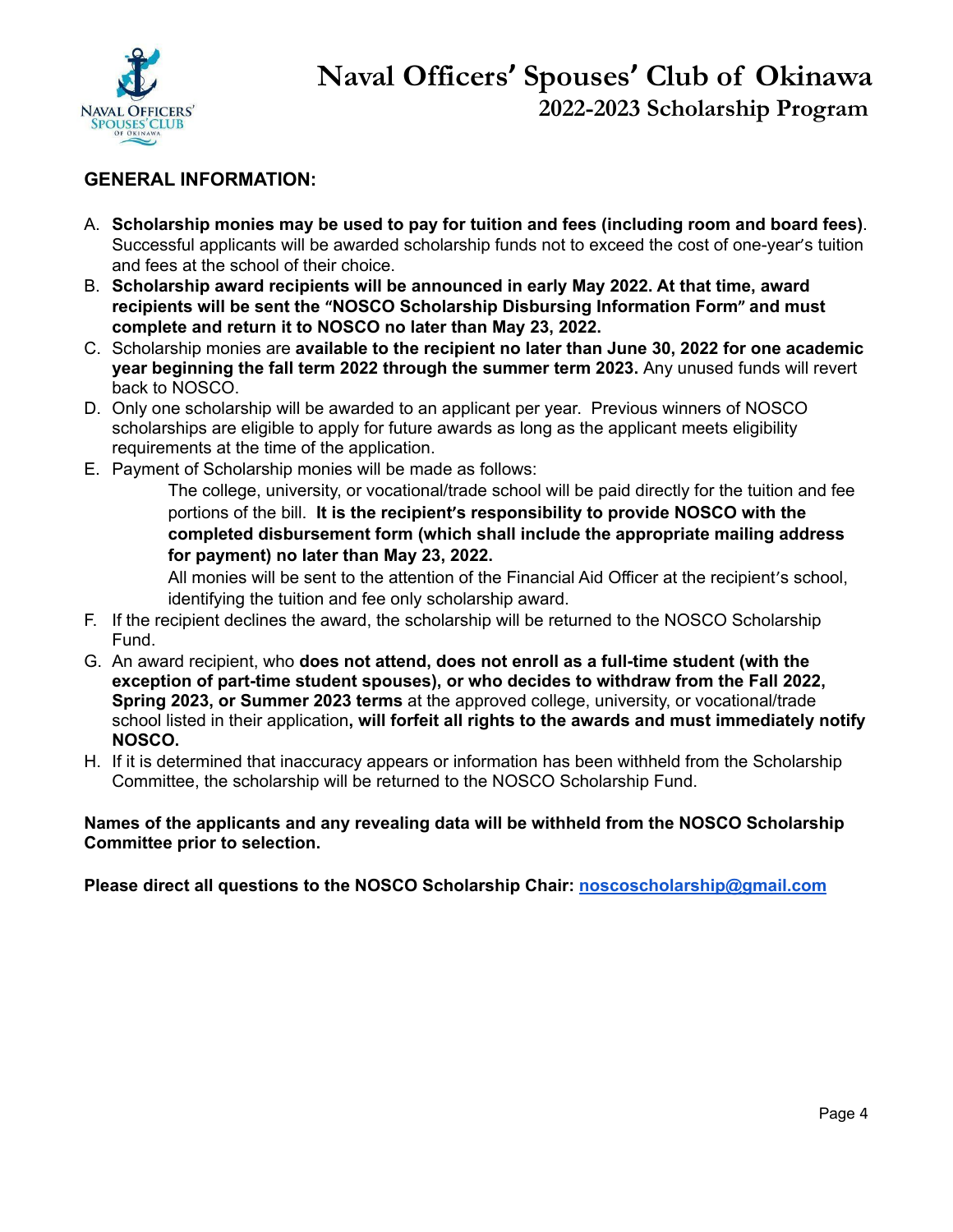

## **Privacy Statement/Application Certification**

The purpose of the information provided is to apply for educational financial assistance. Information provided will be used to assess scholastic achievement. Completion of this form is mandatory. Failure to provide required information and documentation may result in disqualification from participation in the scholarship program. All application information and documentation must be emailed or hand-delivered no later than **April 11, 2022**. Incomplete application packets or applications submitted after the deadline are ineligible for consideration.

I certify that this application and all supporting documents, to the best of my knowledge, are complete and accurate and that I am a dependent with current SOFA status with a valid dependent identification (ID) card. Upon request I will make my proof of SOFA status and dependent ID card available for review by NOSCO.

I further understand that the information in this application is exclusively for the use of the NOSCO Scholarship Selection Committee and will not be shared with other individuals or agencies without my consent.

I also agree that if I am selected as an award recipient, any and all information submitted within this application (including photos, if submitted at a later date) may be used for purposes of news and publicity by the NOSCO Scholarship Program and all current and future promotions of this program.

| <b>Applicant's Name Printed</b> | <b>Applicant's Signature</b> | Date |
|---------------------------------|------------------------------|------|
|                                 |                              |      |
|                                 |                              |      |
| Sponsor's Name Printed          | Sponsor's Signature*         | Date |

\*If Sponsor does not physically reside with Applicant, a scanned copy of Sponsor's signature on this form is *acceptable*

\_\_\_\_\_\_\_\_\_\_\_\_\_\_\_\_\_\_\_\_\_\_\_ \_\_\_\_\_\_\_\_\_\_\_\_\_\_\_\_\_\_\_\_\_\_ \_\_\_\_\_\_\_\_\_\_\_\_\_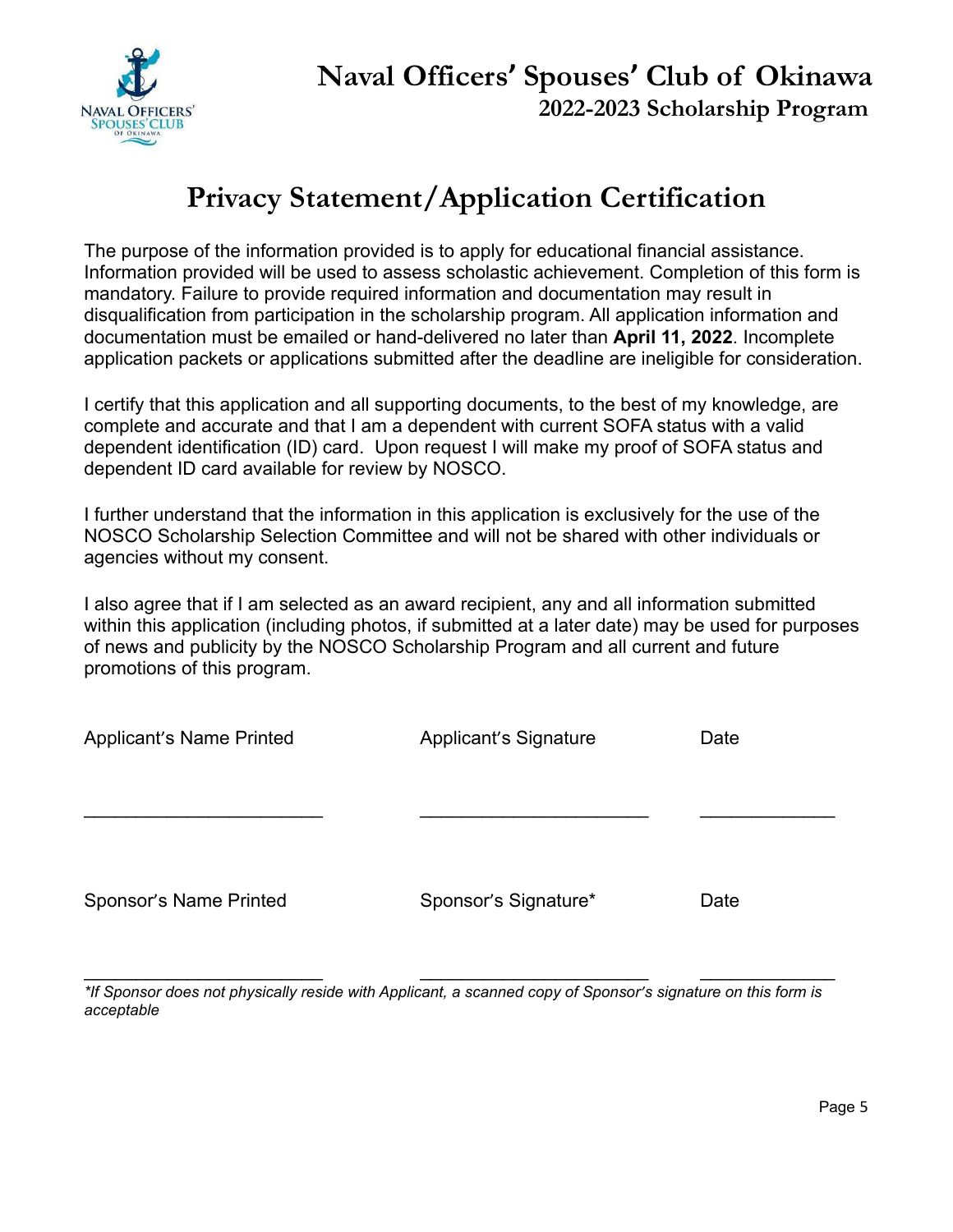

## **Naval Officers' Spouses' Club of Okinawa 2022-2023 Scholarship Program**

## **Publicity Statement**

| l do                                                                                                                                                                                                                                                                  | I do not              |      |  |  |  |
|-----------------------------------------------------------------------------------------------------------------------------------------------------------------------------------------------------------------------------------------------------------------------|-----------------------|------|--|--|--|
| give NOSCO permission to use my name, any image of myself, and biographical information provided<br>by me for the purpose of publicity in media outlets, including print, news, magazines, radio, TV, social<br>media, online, scrapbooks, and on the NOSCO web page. |                       |      |  |  |  |
| <b>Applicant's Name Printed</b>                                                                                                                                                                                                                                       | Applicant's Signature | Date |  |  |  |
| If Applicant is under the age of 18 years old, Sponsor's signature is also required:                                                                                                                                                                                  |                       |      |  |  |  |
| Sponsor's Name Printed                                                                                                                                                                                                                                                | Sponsor's Signature*  | Date |  |  |  |
|                                                                                                                                                                                                                                                                       |                       |      |  |  |  |

\*If Sponsor does not physically reside with Applicant, a scanned copy of Sponsor's signature on this form is acceptable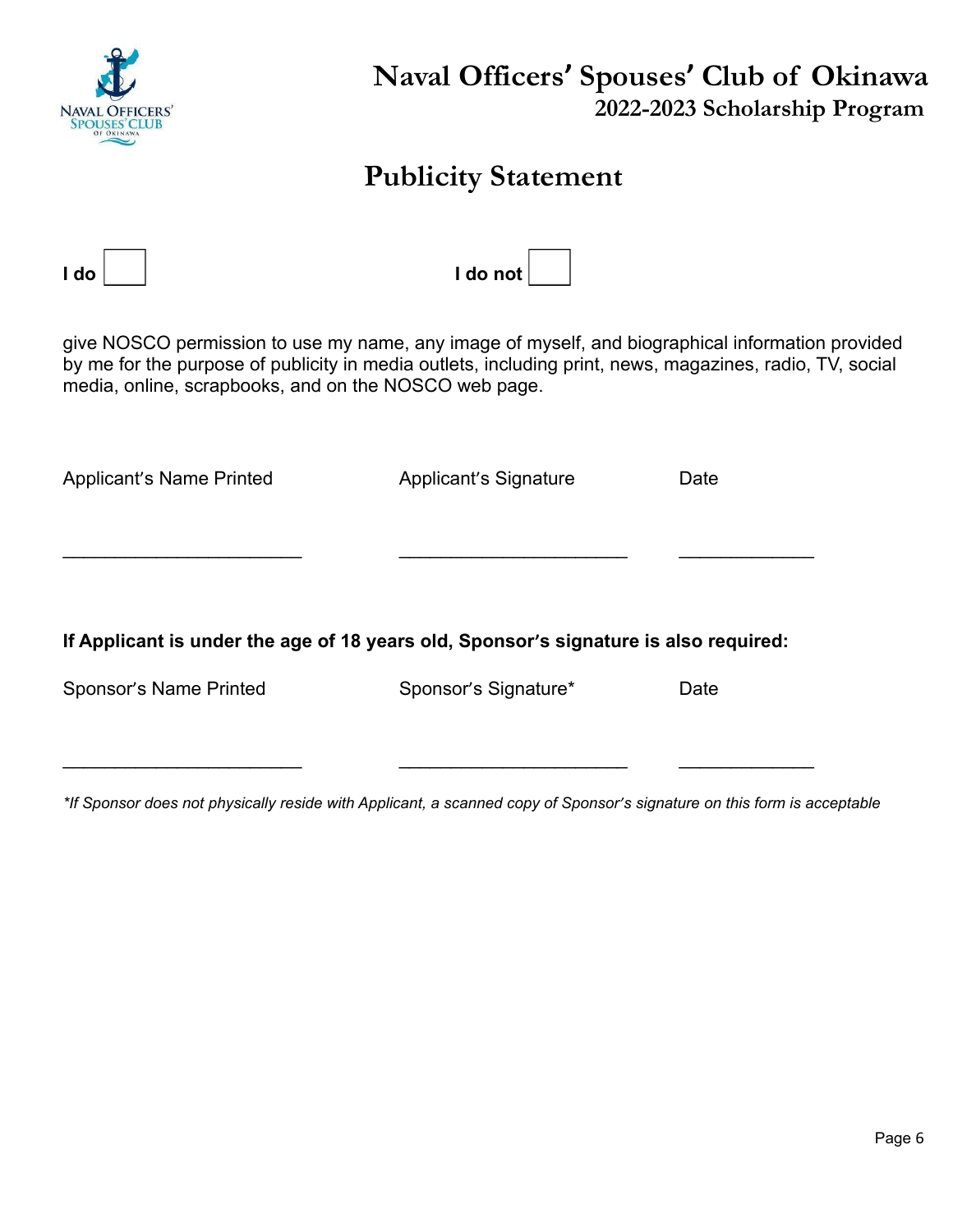

**Application Deadline: April 11, 2022**

| STUDENT INFORMATION: (Application will not be considered if information is not completely filled out.) |  |                       |  |
|--------------------------------------------------------------------------------------------------------|--|-----------------------|--|
| Full Name:                                                                                             |  |                       |  |
| Date of Birth:                                                                                         |  |                       |  |
| <b>Residence Address:</b>                                                                              |  |                       |  |
| <b>Mailing Address:</b>                                                                                |  |                       |  |
| Email:                                                                                                 |  |                       |  |
| Home/Cell Phone:                                                                                       |  | Duty Phone:           |  |
| Sponsor's Name/ Rank:                                                                                  |  |                       |  |
| Position:                                                                                              |  | <b>Rotation Date:</b> |  |
| <b>Work Address:</b>                                                                                   |  |                       |  |
| <b>Command Address:</b>                                                                                |  |                       |  |

#### **STATEMENT OF SPONSOR:**

I have reviewed this application and, to the best of my knowledge, all information is correct. I have authorized the release of transcripts for grades 10-12 (High School Seniors only). If the scholarship is awarded to my military dependent, I release NOSCO from any responsibility beyond the limits of the scholarship and will in no way interfere or prevent my family member from accepting or utilizing the award.

\_\_\_\_\_\_\_\_\_\_\_\_\_\_\_\_\_\_\_\_\_\_\_\_\_\_\_\_\_\_\_\_\_\_\_\_\_\_\_\_\_\_\_\_\_\_\_\_\_\_\_\_

Signature of Sponsor/Legal Guardian\* Date \*If Sponsor does not physically reside with Applicant, a scanned copy of Sponsor's signature on this form is acceptable

#### **STATEMENT OF APPLICANT:**

I authorize the release of information contained in my transcript to NOSCO for the purpose of this application. I have read, understand, and agree to abide by all scholarship application requirements and established guidelines as set forth in the application.

|  | Signature of Applicant                                    | Date                |
|--|-----------------------------------------------------------|---------------------|
|  | <b>SOFA STATUS:</b> (Please check one)                    |                     |
|  | <b>High School Senior</b><br><b>Continuing Student</b>    | Spouse              |
|  | MY SPONSOR IS: (Please check one)                         |                     |
|  | <b>Active Duty Navy</b><br>Civilian Assigned to Navy      | <b>Retired Navy</b> |
|  | Deceased but met one of the above criteria before death   |                     |
|  | NOSCO Affiliated (member or immediate family of a member) |                     |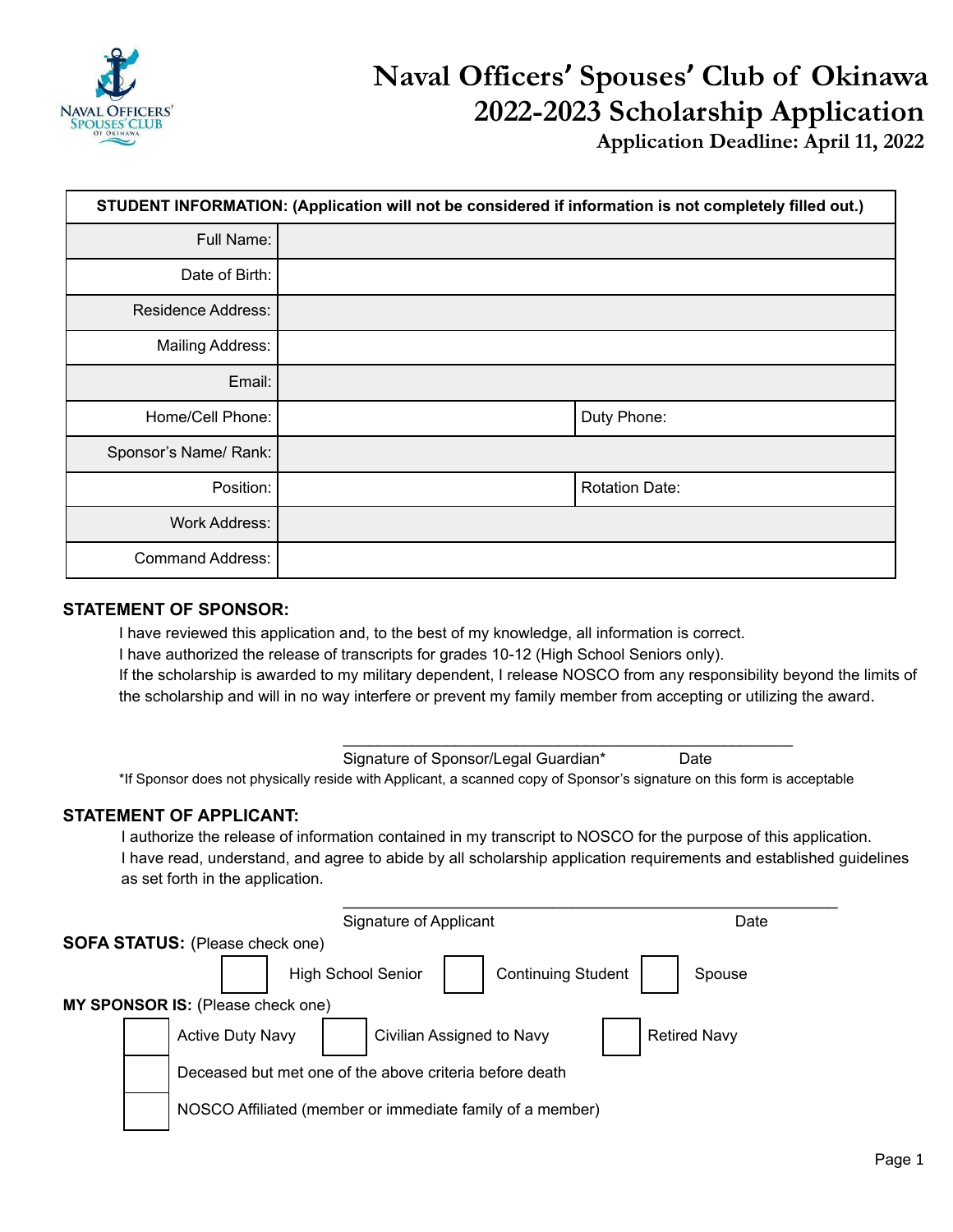

**Application Deadline: April 11, 2022**

This portion of the application may be filled out electronically. Please insert more rows to tables if needed.

**I. Education Background** (Please fill out the following where applicable):

| School(s) Attended: (Include High School, College, University, Trade, Vocational, and others if applicable) |                  |             |                  |                                            |  |
|-------------------------------------------------------------------------------------------------------------|------------------|-------------|------------------|--------------------------------------------|--|
| School                                                                                                      | Year(s) Attended | Major/Minor | Degree(s) Earned | <b>Graduation Date</b><br>(Month and Year) |  |
|                                                                                                             |                  |             |                  |                                            |  |
|                                                                                                             |                  |             |                  |                                            |  |
|                                                                                                             |                  |             |                  |                                            |  |
|                                                                                                             |                  |             |                  |                                            |  |

#### **II. Other Scholarship(s) Awarded:**

| <b>Scholarship Name</b> | <b>Year Awarded</b> |
|-------------------------|---------------------|
|                         |                     |
|                         |                     |
|                         |                     |
|                         |                     |
|                         |                     |

**III. Honors and Awards Received:** Briefly list any academic distinctions or honors that you have received (including school, church, and community).

| <b>Honor/Award Name</b> | Year Awarded |
|-------------------------|--------------|
|                         |              |
|                         |              |
|                         |              |
|                         |              |
|                         |              |
|                         |              |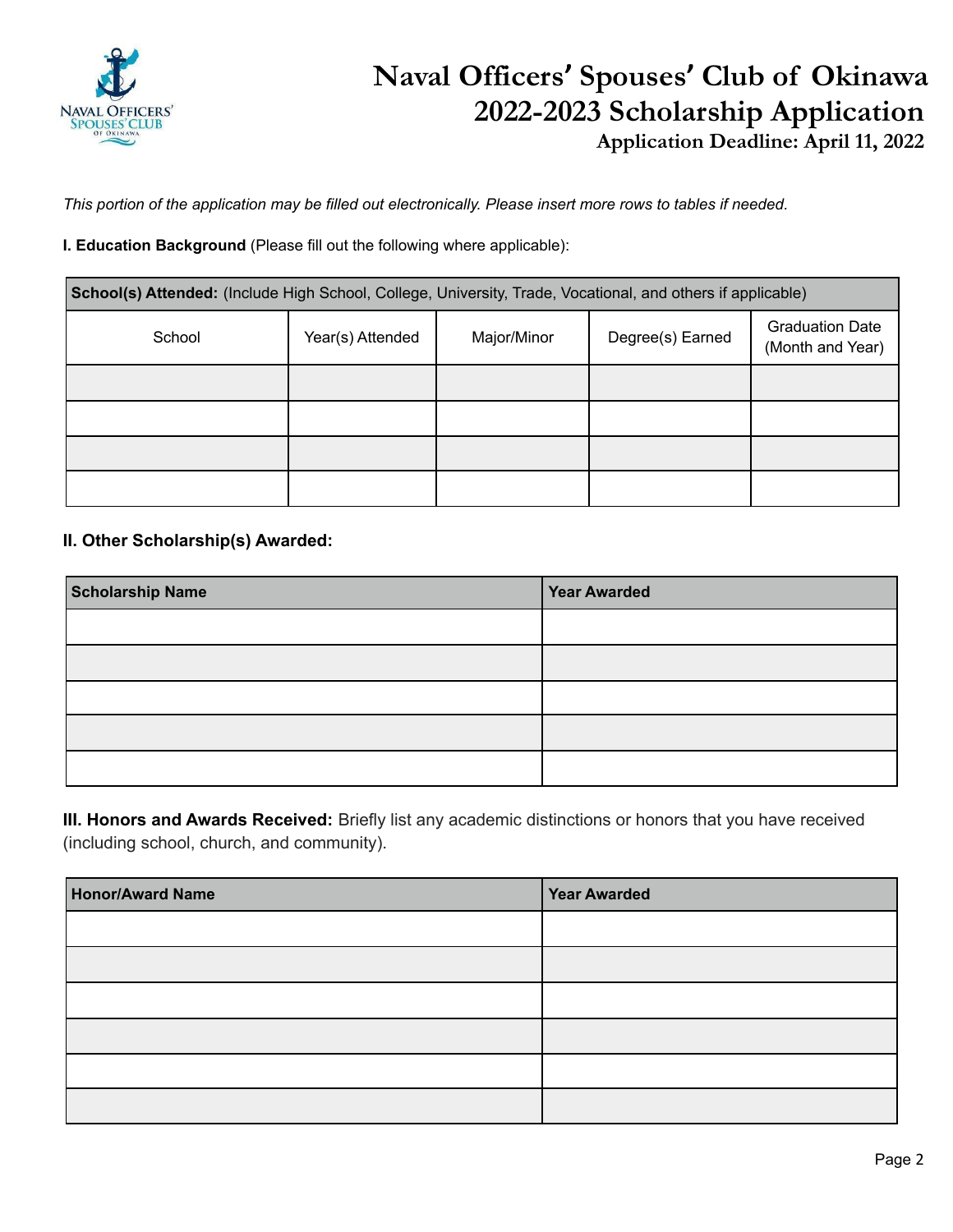

**Application Deadline: April 11, 2022**

**IV. Extracurricular Activities:** Please describe extracurricular activities (band, performing arts, athletics, church, civic, ROTC). Include specific events and/or major accomplishments such as musical instrument played, varsity letters earned, etc. Estimate total hours spent on extracurricular activities.

| <b>Activity Name</b> | Date(s) of<br>Participation<br>(Month/Year) | <b>Total Estimated</b><br><b>Hours</b> | <b>Position Held (if any)</b> |
|----------------------|---------------------------------------------|----------------------------------------|-------------------------------|
|                      |                                             |                                        |                               |
|                      |                                             |                                        |                               |
|                      |                                             |                                        |                               |
|                      |                                             |                                        |                               |
|                      |                                             |                                        |                               |
|                      |                                             |                                        |                               |
|                      |                                             |                                        |                               |
|                      |                                             |                                        |                               |
|                      |                                             |                                        |                               |

**V. Community Service/Volunteering:** Please describe community service participation and include specific events and/or major accomplishments. Estimate total hours spent on volunteer activities.

| <b>Activity Name</b> | Date(s) of<br>Participation<br>(Month/Year) | <b>Total Estimated</b><br><b>Hours</b> | <b>Position Held (if any)</b> |
|----------------------|---------------------------------------------|----------------------------------------|-------------------------------|
|                      |                                             |                                        |                               |
|                      |                                             |                                        |                               |
|                      |                                             |                                        |                               |
|                      |                                             |                                        |                               |
|                      |                                             |                                        |                               |
|                      |                                             |                                        |                               |
|                      |                                             |                                        |                               |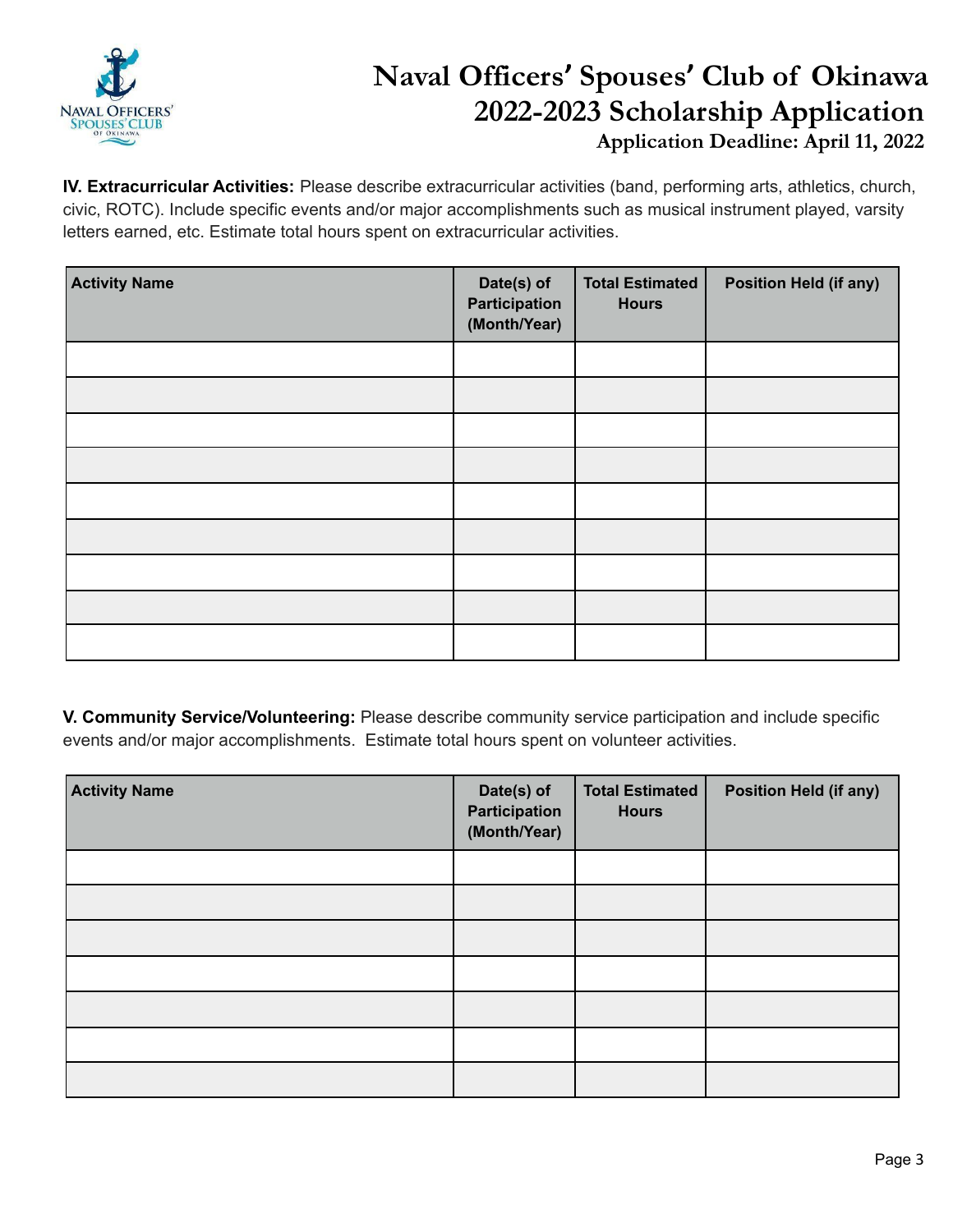

**Application Deadline: April 11, 2022**

### **VI. Work Experience**

| Company | Year(s) | <b>Position Held</b> |
|---------|---------|----------------------|
|         |         |                      |
|         |         |                      |
|         |         |                      |
|         |         |                      |
|         |         |                      |

### **VII. Other notable activities to your goals (if applicable)**

| <b>Activity Name</b> | Year(s) | <b>Comments</b> |
|----------------------|---------|-----------------|
|                      |         |                 |
|                      |         |                 |
|                      |         |                 |
|                      |         |                 |
|                      |         |                 |
|                      |         |                 |

#### **VIII. Educational Plans**

| List all accredited schools to which you have applied (Colleges, universities, vocational/trade, etc.) |      |       |                          |
|--------------------------------------------------------------------------------------------------------|------|-------|--------------------------|
| School                                                                                                 | City | State | Accepted? (Y/N/Waitlist) |
|                                                                                                        |      |       |                          |
|                                                                                                        |      |       |                          |
|                                                                                                        |      |       |                          |
|                                                                                                        |      |       |                          |
|                                                                                                        |      |       |                          |
|                                                                                                        |      |       |                          |